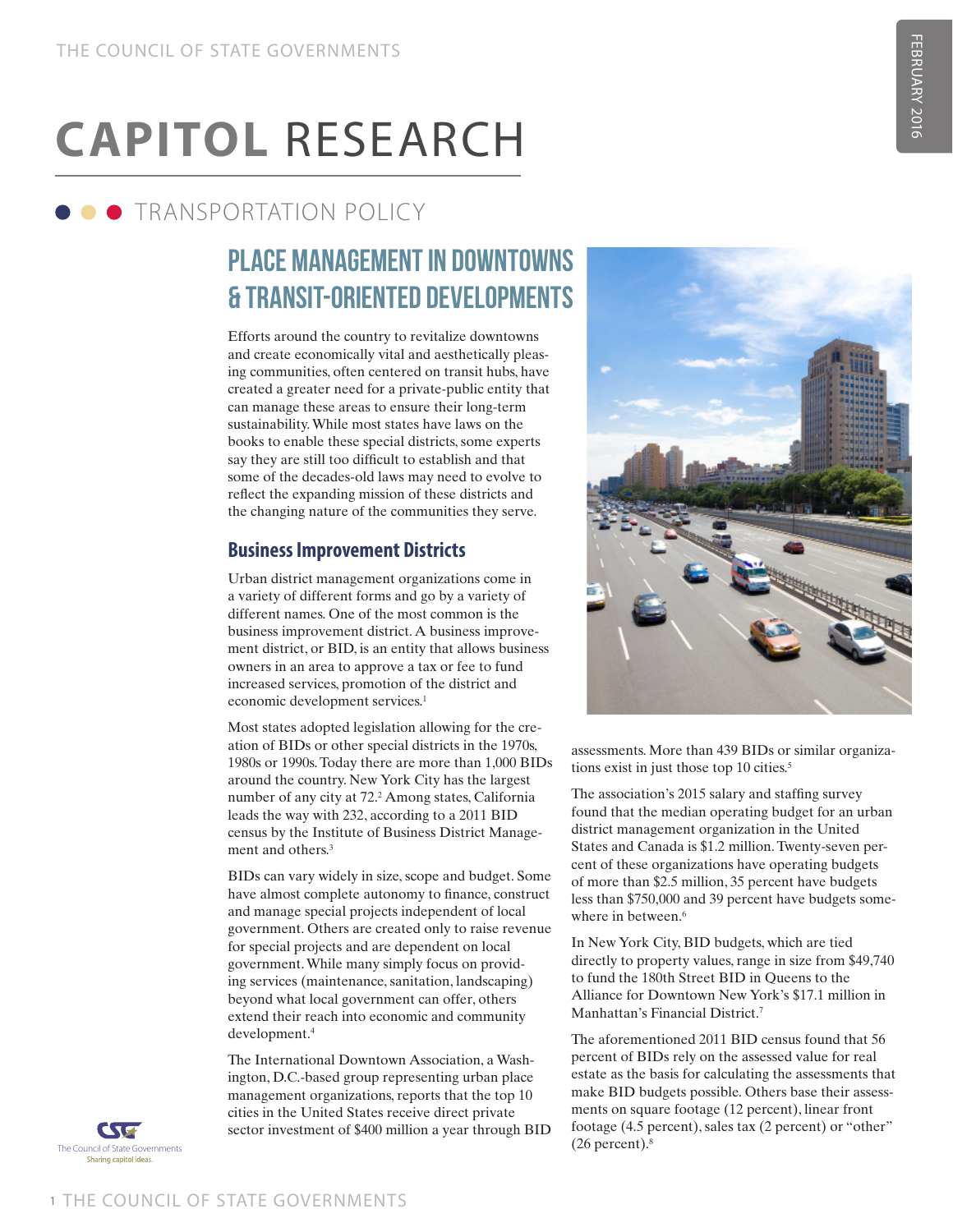#### **Evolution of BIDs**

In many ways, the primary duty of many BIDs has become not business improvement or even providing an extension of city services, but place management.

"We're in the middle of this evolution of place management," said Christopher Leinberger, president of the real estate developer coalition LOCUS and a professor at George Washington University in Wash ington, D.C. "It's a missing level of governance in our society. … [Transit-oriented developments] average in size anywhere from roughly three to four hundred acres… and they could be as low as a hundred, they could be as high as 600—but [those] acres must be 24-7 managed to really optimize what they are and generally speaking that takes the form of a business improvement district."

Leinberger said this evolution of place management has played out in the way individual BIDs tend to evolve.

"It tends to start with clean and safe—making the place cleaner and safer than it was on its own," he said. "Then it tends to move into managing festivals. … It moves into economic development—creating an economic development strategy to attract certain product segments that you want to get in to the place. … It gets into parking management. … It involves building the streetscape up to a level that the city generally can't afford. That investment is done many times by the business improvement district. It also includes parks—taking over parks."

BIDs can also help shape transit options, Leinberger said, getting circulator bus systems up and running or building streetcar lines.

"There are all sorts of new things that place manage ment is taking on," he said. "[A BID tends] to move from a cost center—where they have a budget to do a certain scope of work—to a profit center—where they make a buck by doing certain revenue-generat ing, profit-generating things—to investment centers. We're talking about a brave new world of how we manage our society. … Build it and they will come; manage it and they will stay."<sup>9</sup>

#### **BIDs Building Communities**

Case in point is the BID serving Crystal City, Va., a close-in D.C. suburb near Reagan National Airport and the Pentagon once known for its urban sterility and "concrete canyon" appearance that has been transformed in recent years into a more active, innovative place.

The Crystal City BID hosts a 5K race for 1,500 run ners every Friday in April. A local parking garage is the venue for weekly bicycle races in March, when the snowy remnants of winter can make biking the streets of the region a challenge. The BID has nurtured incubator spaces for business startups as well. Free yoga classes, volleyball and hockey leagues, movie nights, numerous festivals, a farmers market and a space for food trucks one day a week are all

the work of the BID.

"Our budget is about \$2.5 million annually and that is based on an assessment of commercial property of 4.3 cents per \$100 of assessed value," said Angela Fox, president and CEO of the Crystal City BID. "It is all private, commercial property owners that pay that tax through the county. The county takes a 1 percent fee and a 5 percent [penalty] for delinquency and the rest is what we use to program. Staff-wise there are only five of us at the Crystal City BID that do all the stuff that we do."

Fox said all of those BID activities help when it comes to trying to make the case to new employers who may want to come to the area.

"People are an asset," she said. "To attract people you have to think about what's their livelihood, what's their life like, what's their commute like. … That's what I'm going to offer your employees. I will come to your company. I will talk to them about what they're going to experience when they come to Crystal City and how interesting and exciting [it is] in addition to the great restaurants and … all these other cool things we have going on."

But Fox said the key is to have a BID with a 24-7 approach like hers to ensure the future of the district.

"You certainly need an organization that is thinking about Crystal City all the time and not from the per spective of a real estate developer," she said. "They look at buildings and they see a building that [they] need to lease up. I look at a building or the space around it and see maybe that's a place where I could host a festival. … I'm actually looking at those assets in a very different way. If you have a community, you need [an entity] that is literally thinking about those spaces."10

#### **Changing BID Laws**

Some believe BIDs in some cases have become an outdated tool that no longer adequately serves the communities our downtowns and transit-oriented hubs have become.

"If you look at the philosophy of business improve ment districts when they really came around in the 70s and the 80s and the 90s, our downtowns were predominantly retail, commercial, parking lots, office buildings and they were really Monday through Fri day, 9 to 5," said Marco LiMandri, president of New City America, a California-based group that aids in the establishment of BIDs. "Downtowns aren't like that anymore. … People are moving back to cities because of the density, because of the concentration of cultural activities, the concentration of transporta tion infrastructure."

Downtowns are no longer about business improve ment anymore, said LiMandri, but rather about community benefit.

But LiMandri said in many cases that expanded diversity in downtowns and transit-oriented develop ments is not reflected in who pays the tax or fee to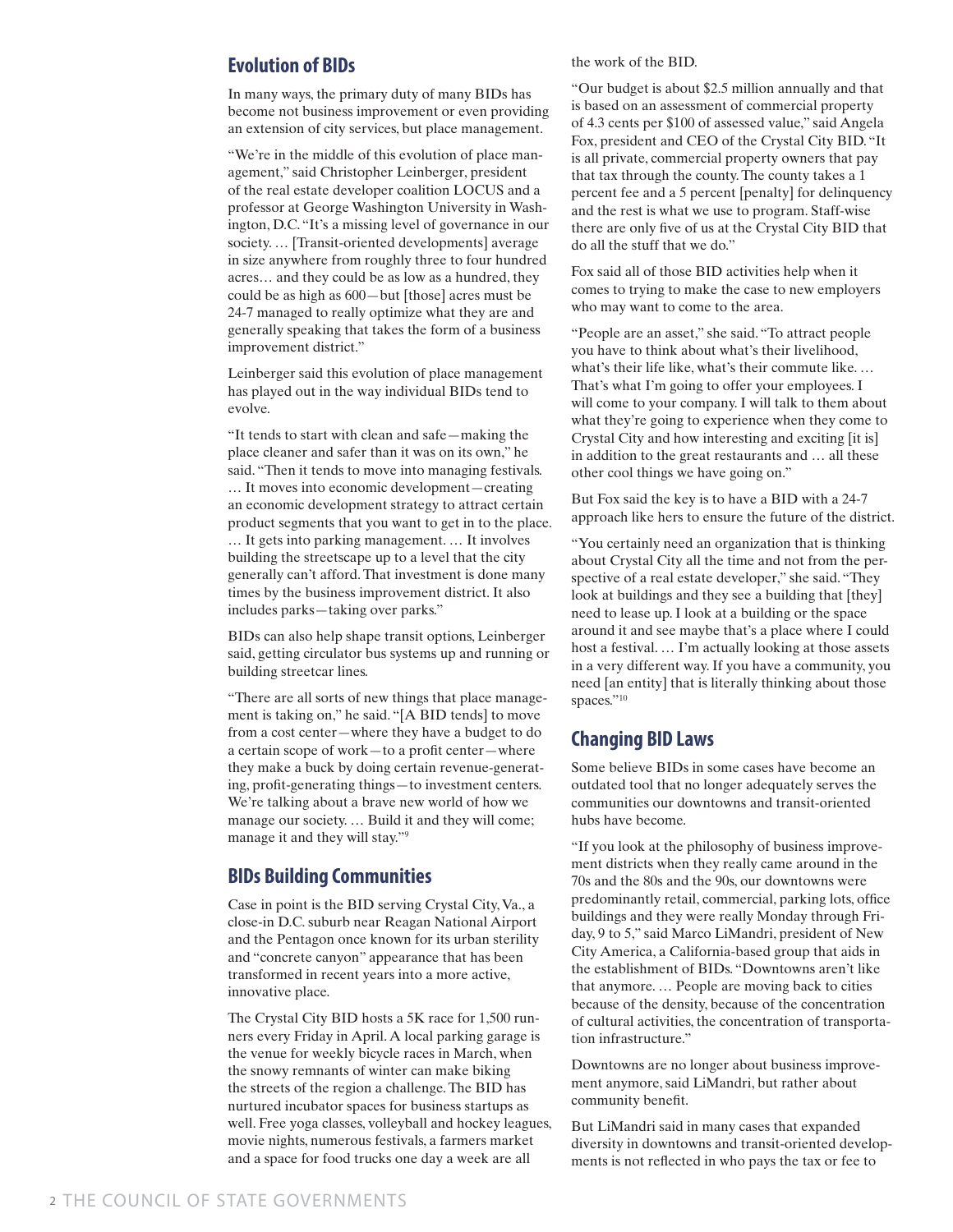fund BID services. Despite being able to take full advantage of neighborhood enhancements as others do, certain types of property owners in many states are exempted from paying the assessments based on their tax status.

"We say that any property owner, regardless of ownership, should pay into a district and that affects hospitals, universities, churches, cities, counties," said LiMandri. "If you derive benefit, you pay. It doesn't matter who you are."

LiMandri gave the examples of New Bedford, Mass., where the city owns 25 percent of the downtown buildings and pays the BID assessment along with commercial and residential property owners, and Newark, N.J., where a BID convinced a hospital to contribute \$100,000 a year despite the fact that they don't pay property taxes.

LiMandri said many BIDs in California currently limit exemptions from such assessments.

"In the state of California, cities have great leeway, unlike places in New York and New Jersey or Mas sachusetts, where in many ways the cities are simply appendages of the state," he said.<sup>11</sup>

Under the California Constitution, cities have the power to become charter cities, which have supreme authority or "home rule" over municipal affairs. Laws passed in a charter city concerning a municipal matter will trump a state law on the same topic. Of the 478 cities in California, 108 of them are charter cities. The rest are general-law cities and bound by state laws.12

"So you have a situation here where charter cities can go over and above what's in the state legislative code," LiMandri said. "I work in a number of charter cities and in 20 different charter cities starting with San Francisco, we created much better legislation. … So in terms of the best model, I think the best models are actually in the charter cities of the state of California."13

BIDs have helped the state fill a void since a 2011 California Supreme Court decision that resulted in the dissolution of 400 redevelopment agencies, which had given local governments the ability to capture a greater share of property taxes in order to fund efforts to combat urban blight.<sup>14</sup>

"It created a huge crisis in terms of the funding mechanism for improvements in downtowns," said LiMandri. "A lot of redevelopment agencies used to fund operational activities in downtowns. That all went away with the court decision. … We've got all these people. We've got all this density. We've got all this growth. But the city cannot keep up with it because it has a general obligation for dealing with pensions, dealing with infrastructure needs and dealing with the city as a whole. So the [easier] you create the legislative tools to fix these things and to accommodate these densities in these urban areas,

the easier it's going to be for the cities to allow them to grow and facilitate that growth."

#### **Massachusetts on the Horizon**

LiMandri said another state could be poised to pick up where California left off. Proposed legislation in Massachusetts called the Community Benefit District Act of 2016 builds on the laws in California's charter cities.15

As drafted, the Massachusetts legislation (S. 2065) allows for the creation of community benefit districts, or CBDs, and lays out the rights and powers of a CBD corporation. The expanded portfolio of these districts is long and diverse:

*"Retaining or recruiting business; administering and managing central and neighborhood business districts; promoting economic development; managing parking; designing, engineering, constructing, maintaining, or operating buildings, facilities, urban streetscapes or infrastructures to further economic development and public purposes; conducting historic preservation activities; leasing, owning, acquiring, or optioning real property; owning and managing parks, public spaces and community facilities; supplementing mainte nance, security, or sanitation; planning and designing services; formulating a fee structure; accumulating interest; incurring costs or indebtedness; entering into contracts; suing and being sued; employing legal and accounting services; undertaking planning, feasibility and market analyses; developing common marketing and promotional activities; engaging in placemak ing, programming, and event management within the district; soliciting donations, sponsorships, and grants; operating transit services; and supporting public art and human and environmental services as related to the enhancement of the district or other supplemental services or programs."*<sup>16</sup>

In addition to laying out the scope of CBD activities, the legislation also would address two other impor tant things LiMandri believes have held BIDs back.

"Massachusetts has had BID legislation for 20 years," he said. "They have five districts in the entire state. Five. Which to me immediately told me there's something wrong with [their] legislation, otherwise there would be a lot more. … They should be easy to set up and easy to take apart. Under the current Massachu setts legislation, it's highly difficult."

LiMandri said New York state's legislation makes district creation difficult as well because a petition to create one requires not only the signatures of 50 per cent of the people by assessed property valuation but 50 percent of property owners numerically as well.

"In most states it's just the assessed valuation," he said. "But when you get a [parcel property] owner that pays \$1000 a year versus someone paying \$100,000 a year from the numerical standpoint, that person has as much weight as the person paying